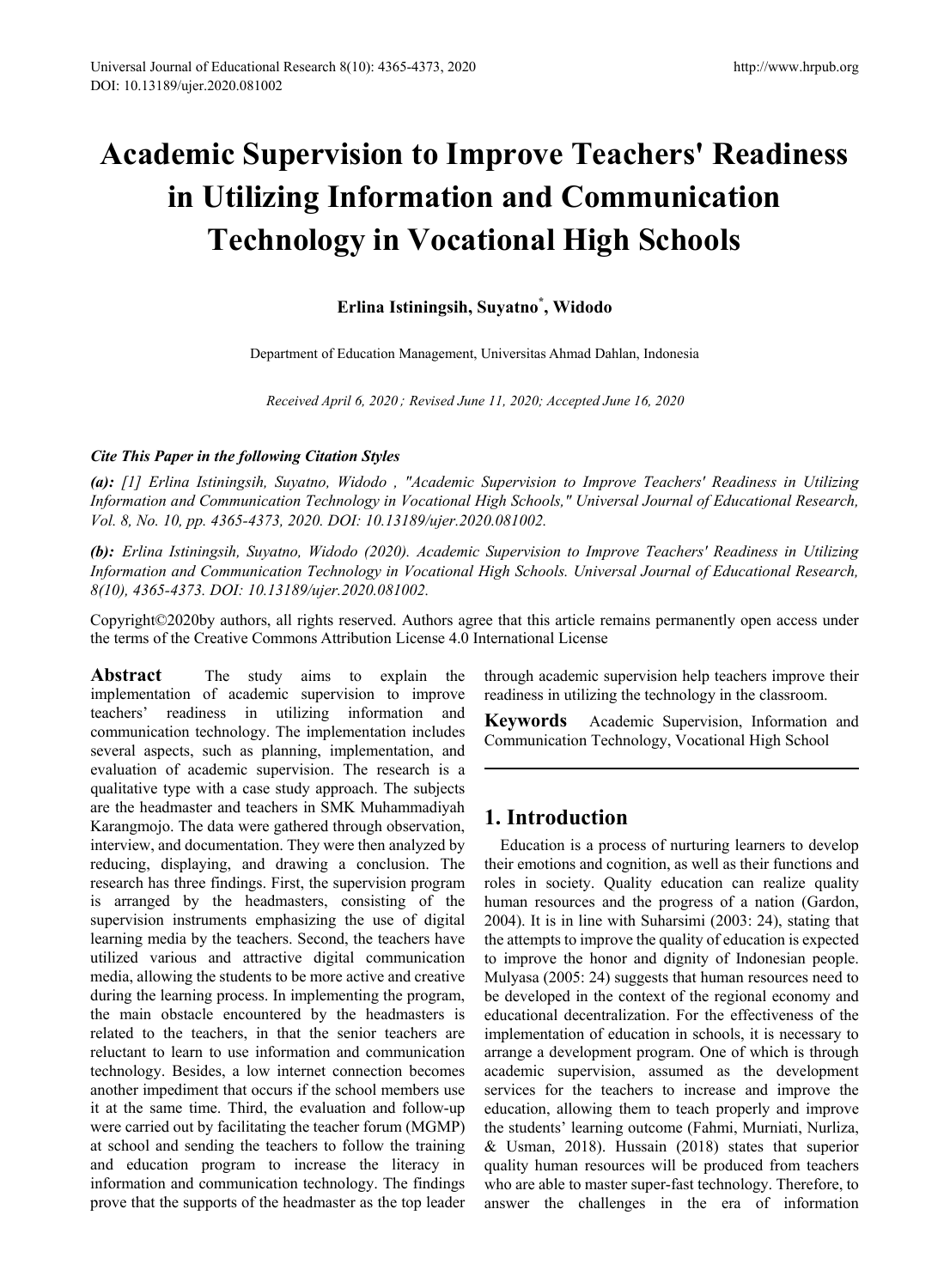technology-based education and teacher communication not only change teaching methods but must be able to improve and adjust competence, quality and professionalism. According to Lubis (2019) teachers have more tasks than just teaching, but also managing students, the important role of teachers in advancing education, because teachers interact directly with students in learning. Burritt and Crist (2016) suggest that teachers as leaders in learning are required to be able to adapt and be ready to change, in facing challenges in the era of information and communication technology.

Previous studies about the academic supervision of a headmaster have already been conducted; one of them was by Suryani (2015). She studied the implementation of academic supervision in improving the learning process. She revealed that supervision is one form of monitoring and controlling activity to prevent teachers from getting out of the track as well as encouraging them to accomplish the task more carefully. Another study was conducted by Leniwati and Arafat (2017), finding that a headmaster's academic supervision can improve the teachers' performance. Also, they concluded that supervision can help teachers to overcome their teaching difficulties. Meanwhile, according to Yeeratee (2018), academic supervision is the support provided to create a better learning environment. The success of learning highly depends on the supervision of the headmaster. In addition, Zulham (2018) proposes that the academic supervision by the headmaster begins by planning the supervision program through observing the obstacles encountered by the teachers. After that, the headmaster in coordination with the supervisor develops an instrument to help teachers at school.

By reviewing the previous studies, it can be concluded that none of them emphasized academic supervision to improve the teachers' readiness in utilizing information and communication technology. Therefore, revealing the teachers' readiness in the aforementioned topic will be the objective of the present study.

The present study is necessary to conduct because of the high demand for education to adjust to the challenges of the Industrial Revolution 4.0, where everything is digital-based. Thus, teachers are required to make some innovations in the utilization of information and communication technology, with the hope that the implementation of academic supervision can be as a development of teaching and school success to provide student success, especially also for students who at home do not have information and communication technology facilities to support their learning process.

# **2. Literature Review**

#### **Information and Communication Technology in Learning**

The advance of information and communication

technology has changed several aspects of life, these changes occur in the way of communication, how to express themselves, how to market trade products and even major changes occur in the field of education (Winarso, et al; 2017). Consequently, the teaching and learning process at school is required to follow the advance of technology. Ismiyati in Siafirah and Bakti (2015) showed that the quality of learning is a condition depicting the effectiveness level of a learning process facilitating the learners to interact with various learning sources. In so doing, they can get effective, efficient, and attractive learning. With the fact that the students tend to be closer to information technology, Sudarman (2010) showed that information and communication technology have two roles. First, it is a medium to present the learning materials, such as in the form of PowerPoint slides and animation using adobe flash. Second, it serves as autonomous learning media or e-learning. Thus students can be given the task to read, find learning resources by utilizing information and communication technology. It encourages learners to explore knowledge independently.

In short, in the learning process, the teacher's role can improve the learners' participation through effective interaction in the classroom. It can be carried out by utilizing appropriate information and communication technology. According to Dantes (2017), the behavior of a teacher as a professional worker in general should reflect one of them is adaptability, that is, the professional teacher in carrying out their duties will always make situational and conditional technical adjustments according to the demands of the situation and conditions, while still being oriented towards achieving the desired results. Kagermann in Lubis (2019) explained that deep process current teaching and learning activities utilizing digital technology, teacher competence too must be upgraded to follow information development flow and technology.

#### **The Advantage of Information and Communication Technology in Learning**

The use of information and communication technology in learning activities is unavoidable. As a result, the school needs to provide the facilities to support the implementation. According to Budiana et al. (2015), utilizing information and communication technology have several advantages; those are improving the quality of learning, increasing the access to teaching and learning process, helping to visualize the abstract concept, allowing the students to understand the materials, presenting the materials more attractively, and allowing the interaction between the learners and the materials.

The rapid flow of information has created other kinds of learning resources for the students, in that the teachers are no longer the only source of learning. It is in line with the study carried out by Almeida (2019), in the era of information and communication technology, to fulfill its function in transferring knowledge, teachers must have qualified, competent and qualified qualifications. Teachers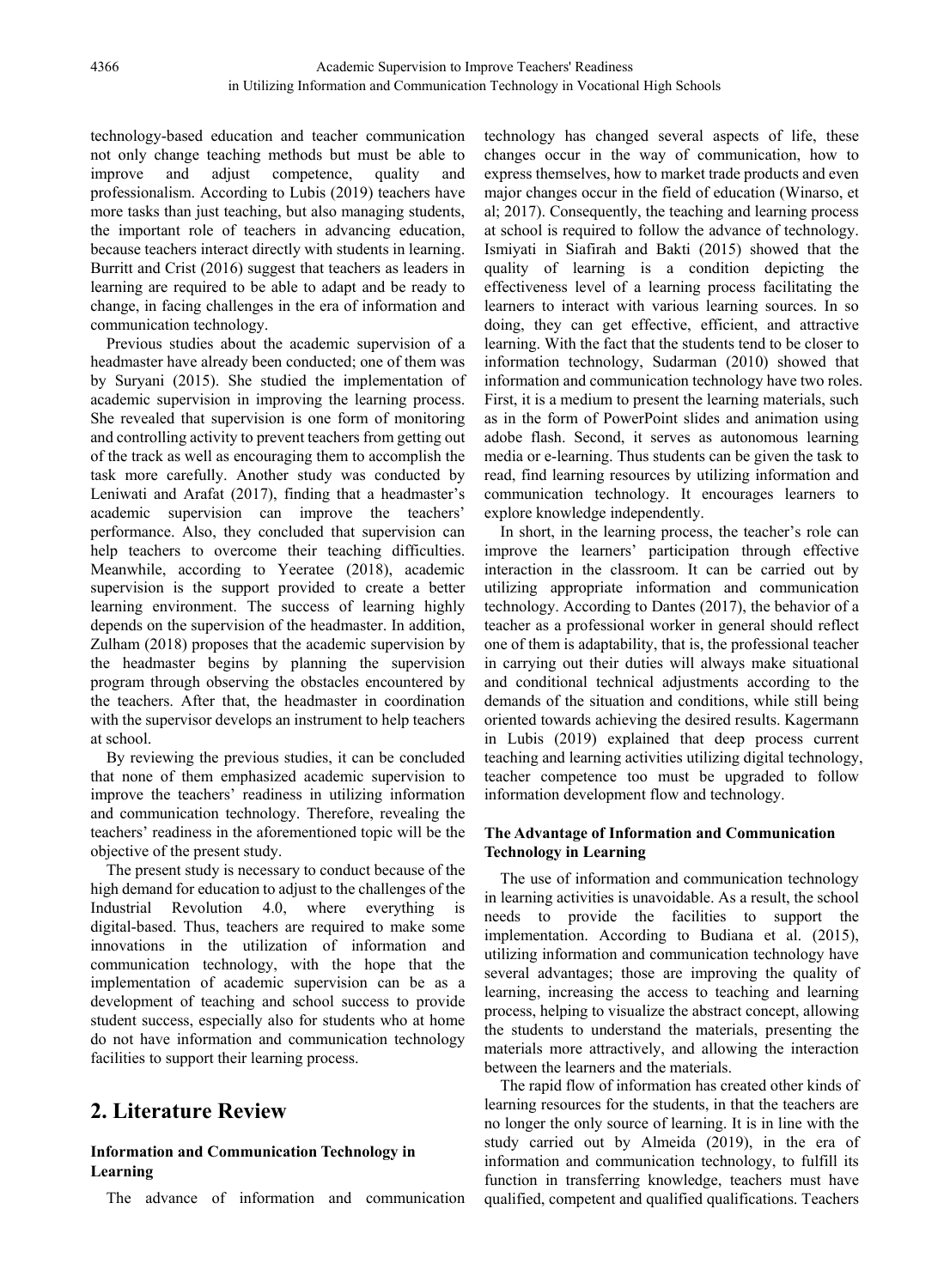need to carry out learning with fun, interesting, creative, friendly, and flexible (Leen et al., 2014). They should be convinced that information and communication technology are fruitful in facilitating the students' learning process. Besides, their roles will never be replaced by technology. Instead, technology assists a teacher in preparing and implementing the learning process. Therefore, teachers should be involved in developing the information and communication technology for the sake of the students' success.

#### **The Importance of the Teachers' Readiness in Facing the Development of Information and Communication Technology-Based Education**

Education is expected to prepare a strong generation amidst the competition in the era of information and technology information. They should be responsive, adaptive, and reliable. Fitriah and Miranda (2019) state that teachers need to prepare themselves to use the technology to maximize their capability in assisting the students to achieve the goals. In addition, Nopilida and Kristiawan (2018) argue that the challenge of the industry 4.0 is ability to use technology, have literacy abilities, critical thinking, problem-solving, communication, collaboration, and good characters.

Based on the above description can be concluded that teachers should prepare themselves to help the students by applying various learning methods that have been adjusted to the stage of the child's development. It allows the children to be more creative in solving their problems through literacy and numeracy skills, as well as collaborating with their peers and thinking critically.

#### **Academic Supervision to Improve Teachers' Readiness to Utilize Information and Communication Technology**

Supervision is a process designed to help teachers learn everyday tasks at school so they can use their knowledge and abilities to provide better services to students, parents and schools, and strive to make schools a more effective learning community (Mulyasa, 2013). Meanwhile, academic supervision is a process of stimulating growth and ways of assisting teachers in improving teaching in order to help students achieve predetermined learning goals (Paulsen et al., 2014).

To conclude, supervision means an aid provided for teachers to improve the learning process, to achieve the education goals. It can be carried out by improving the quality of the teaching process. This way, it will create a comfortable learning condition.

One of the goals of supervision is to help teachers improve their competence. Supervision is important to do so that they can control the quality and learning activities in schools. So by carrying out supervision, teacher competence is expected to increase and ultimately the quality of learning can be improved (Setyorini & Kirman, 2020). The teacher's academic supervision must be to be able to create a conducive, capable learning situation to

manage classes, and master subject matter (Rahabav, 2016).

Therefore, supervision is not only to improve the teachers' quality in teaching but also to provide assistance for the teachers' professionalism. In particular, teachers' quality includes knowledge and skill necessary for the teaching evaluation and method.

The main function of supervision is to guide the teachers to improve the teaching and learning conditions (Brown, 1960). In general, supervision serves to help others to be effective and efficient. A supervisor also plays several roles in the school system. A supervisor serves as an instructional leader, assesses the students' progress, as well as making sure that teachers prepare and maintain accurate and adequate students' progress (Sutoyo, 2017).

Therefore, it can be concluded that a supervisor needs to organize all the attempts done in the school environment, including the teachers' efforts to actualize themselves during the learning process as well as in the efforts to develop the schools' activities (Nolan & Hower, 2011).

A teacher is one of the influencing factors affecting the quality of education. As one of the students' learning resources, teachers need to have the competence to show their professional capabilities in accomplishing their tasks (Naser & Masek, 2015). The advance of science and technology requires teachers to improve their skills. Unawareness of the rapid changes in the surroundings may hamper their self-development (McNally & Possow, 1959). Relating to the idea, Adler (1982) recommended teachers manifest their skills in the process of long-life learning as a teacher. Teachers' low quality has been a recent issue in education (De Roche & Edward, 1985).

Therefore, supervision for teachers is necessary to renew their skills. The continuous supervision is conceptually recommended and empirically proven as highly necessary (Al-Naggar et al., 2012). In particular, academic supervision helps teachers at school in utilizing the learning media to obtain the best results. It is expected that the use of technology will improve students' learning outcomes.

## **3. Research Methods**

#### **Type of Research**

The research is a qualitative type with a case study approach. The study aims to reveal the implementation of academic supervision to improve teachers' readiness in utilizing information and communication technology in SMK Muhammadiyah Karangmojo, Gunungkidul, Yogyakarta Special Region, Indonesia.

#### **Participants**

The participants are the headmaster and the teachers of SMK Muhammadiyah Karangmojo, Gunungkidul, Yogyakarta Special Region. The demography of the subjects can be seen in table 1.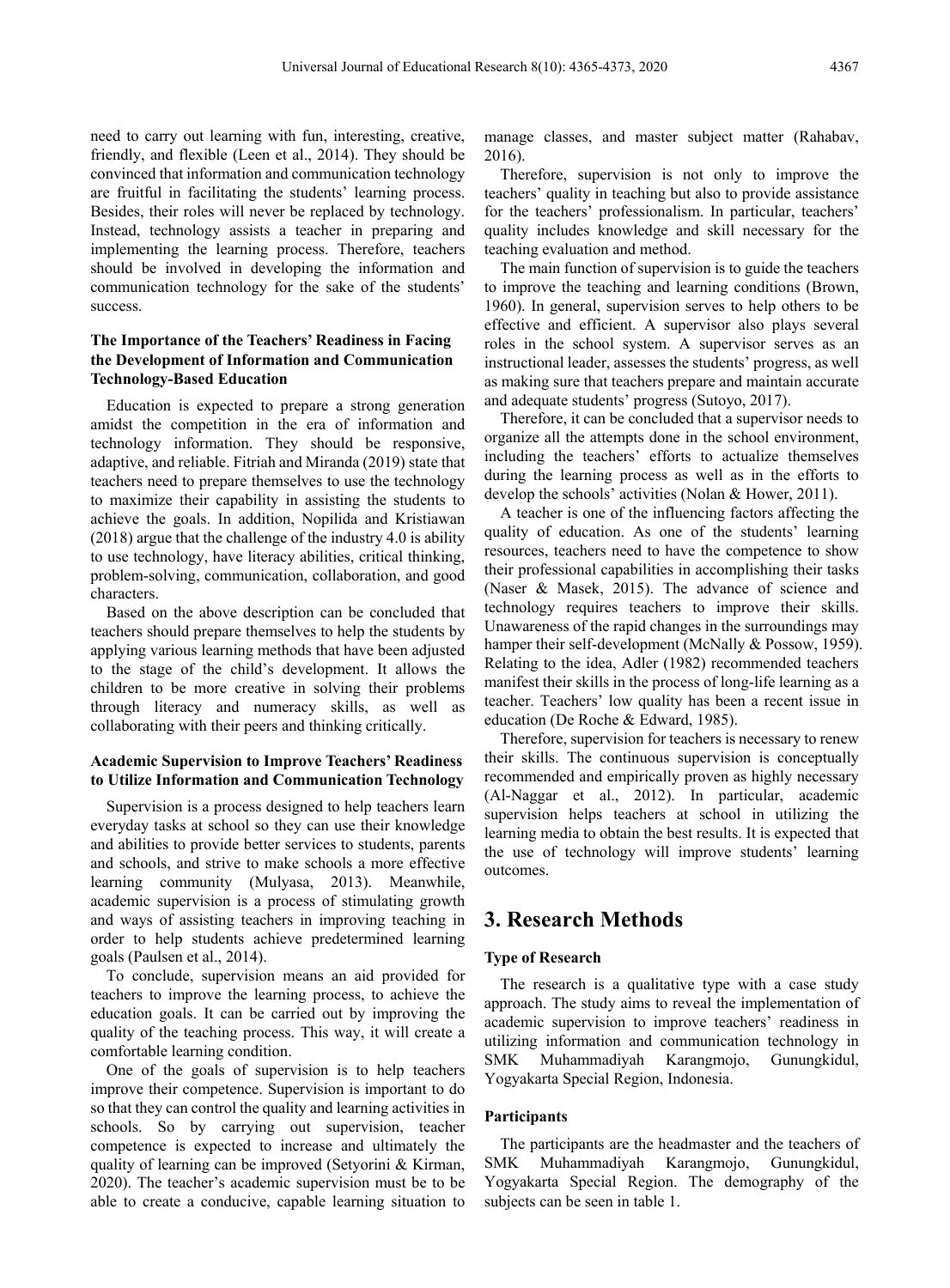| Name (initial) | Position            | Gender | Age      | Education | Teaching experience |
|----------------|---------------------|--------|----------|-----------|---------------------|
| Mnw            | Headmaster          | Male   | 31 years | Bachelor  | 8 years             |
| Ade            | Curriculum Division | Female | 34 years | Bachelor  | 10 years            |
| Wld            | Teacher             | Female | 36 years | Bachelor  | 12 years            |
| Ank            | Teacher             | Female | 35 years | Bachelor  | 9 years             |
| Hrt            | Teacher             | Male   | 58 years | Bachelor  | 30 years            |
| Fep            | Teacher             | Female | 34 years | Bachelor  | 6 years             |
| Da             | Teacher             | Female | 29 years | Bachelor  | 2 years             |
| Dan            | Teacher             | Female | 32 years | Bachelor  | 9 years             |
| Ep             | Teacher             | Male   | 30 years | Bachelor  | 5 years             |
| Ib             | Teacher             | Female | 36 years | Bachelor  | 12 years            |

**Table 1**. Demography of the Subjects

#### **Data Collecting and Analyzing Technique**

The data were collected through observation, interviews, and documentation. In gathering the data, the researcher used data collecting guidelines developed based on several theories. Besides, the guidelines have been validated through an expert judgment and are proven as appropriate to use.

The data were analyzed using a qualitative data analysis technique. The interviews were made into a transcript, which was read repeatedly to help the researcher understand the phenomena under study (Creswell, 2008, 2013; Liamputtong, 2009; Yin, 2011). The collected data were presented in a narrative text. In explaining the findings, some parts of the interview transcript were included as the sample of illustration (Fine et al, 2000; Simons, 2009).

# **4. Findings**

The data of the research is presented to meet the research objectives and research questions. The relevant interview transcripts were given to support the findings.

#### **Planning Academic Supervision**

Planning is the first management function carried out by a leader. Good planning will help a school headmaster implementing the management. In the location under study, the academic supervision planning to prepare the teachers to utilize information and communication technology is carried out at the beginning of the school year. The programs were carried out together by the human resources in the school. The instrument is prepared to help teachers achieve the required competence. It was revealed from the interview with the MNW, the school headmaster:

I arrange the academic supervision program at the beginning of the school year. It is to identify the teachers' competence in classroom management, including planning, implementation, and evaluation. I planned the program with the curriculum division and the representatives of senior teachers. The instrument of the academic supervision is based on the guidelines from the supervisor. It encourages the teachers to utilize various technologies, such as digital devices and classroom Edmodo, in the learning process. To support the teachers, the school has provided training on the use of information and information technology (January, 31, 2020).

A similar statement was given by ADE, the vice headmaster in charge of the curriculum:

I and the senior teachers help the headmaster to arrange the academic supervision for the teachers at the beginning of the year. The instrument mentions the recommendation to utilize technology and the relevant learning resources, such as multimedia devices, Edmodo, and others to attract the student (January, 24, 2020).

In short, the academic supervision is arranged once a year by the headmaster together with the curriculum division and the senior teachers. To attract the students, the instrument emphasized on the use of various media in the learning process.

#### **The Implementation of Academic Supervision**

HRT, a senior teacher states that:

In practice, 90% of teachers have used Edmodo provided by the school. The classroom condition is different from when they did not use any technology; the students are more enthusiastic to learn. The use of information and communication technology facilitates the interaction between the teachers and the students. Besides, teachers can create the teaching materials in the form of PDF and post them via Edmodo, enabling the students to read the materials at any time (January, 17, 2020).

In line with the statement, FEP, a marketing teacher and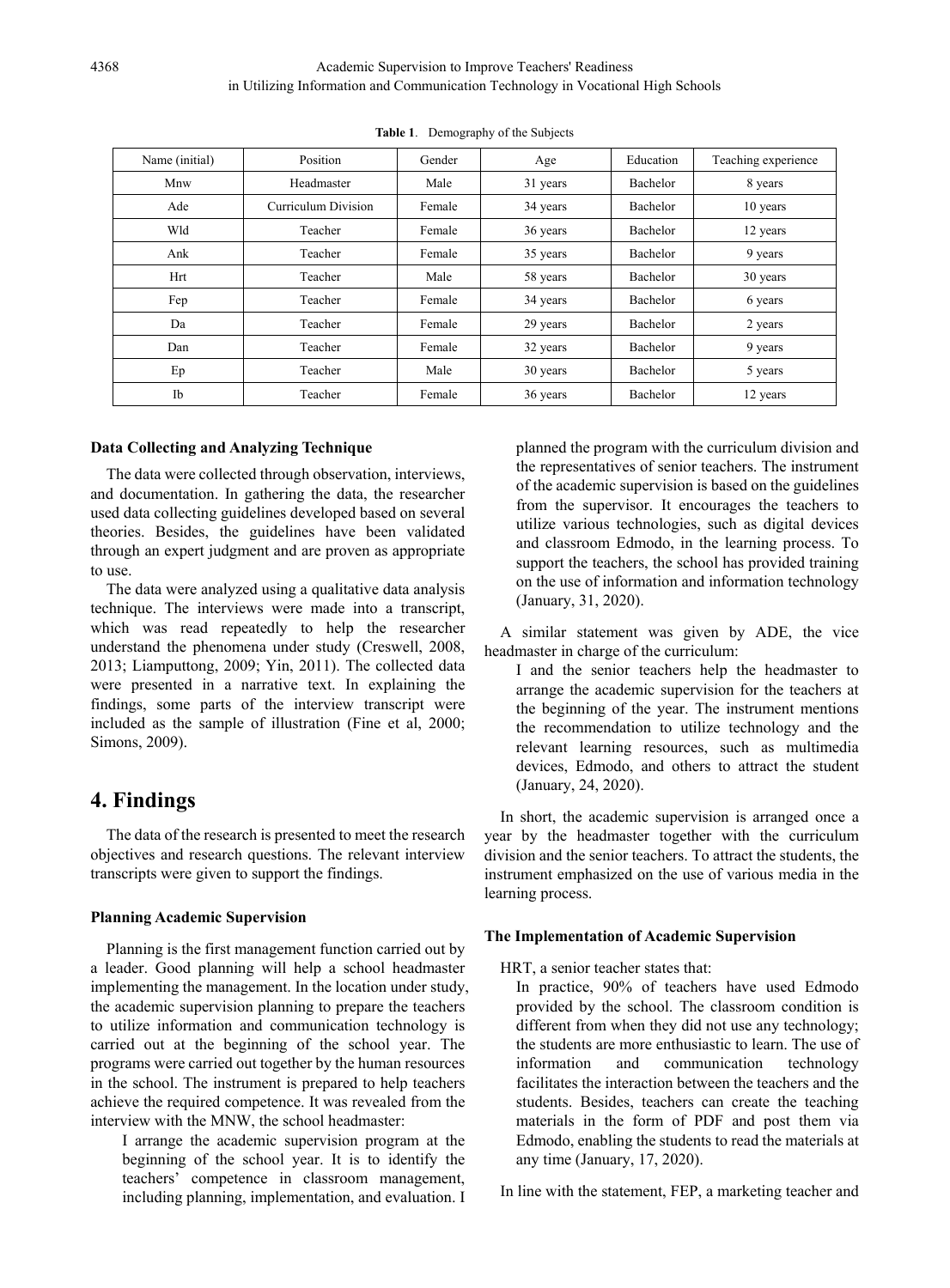also the Head of Online Business and Marketing Competencies, claims that:

The teachers have used technology in the classroom, such as Edmodo. Besides, they also use LCD and projector to show a video and the PowerPoint slides of the materials. The utilization gives a positive impact on the classroom condition, in that students are more active because they are exposed to audiovisual media and games for education through Kahoot application. Besides, the activities encourage them to find a solution to the problems they encountered in the learning process (January, 17, 2020).

Thus, it can be said that the teachers are ready to teach using information and communication technology. Among the many are social media, Edmudo, flash, and Kahoot. Almost all of the teachers use the Internet in the learning process; the students are allowed to browse the materials, encouraging them to be more active. Not only do they use PowerPoint slides, but also LCD and projector to attract the students' attention.

In the attempt to improve the teachers' readiness in using technology in the learning process, IB, an Indonesian language teacher, reveals the supporting as well as inhibiting factors of the implementation:

The utilization of technology in the learning process is supported by the school by providing adequate facilities and infrastructures, such as the internet, rooter in each class, various training for the teachers, as well as the socialization of the usage to the students. However, the implementation is not without a problem. When teachers and students access the internet at the same time, the connection is low, even though the school has provided as much as 100MBPs. Another problem comes from senior teachers. They need all-time assistance in using technology for teaching (January 24, 2020).

Meanwhile, EP, a teacher of Light Vehicle Mechanical Technology, showed the learning using information and communication technology has advantages and disadvantages:

The use of technology in this school is highly supported by the availability of Wi-Fi, LCD, and projector. Even so, not all teachers are aware and technologically literate (January 23, 2020).

Based on the data and information above, it can be concluded that the use of information technology and communication have supporting factors and inhibiting factors. Supporting factors include: the existing infrastructure in the form of a rooter in each class can facilitate wifi when learning to use internet access, as well as training and socialization held by schools for teachers and students. Meanwhile, the factors inhibiting the use of information and communication technology include: a weakened wifi network when all students and teachers alike access the internet, also some elderly teachers still need assistance in utilizing information and communication technology in learning.

#### **Evaluation and Follow-up for the Implementation of Academic Supervision**

DAN, a history teacher in the school explains the evaluation and the follow-up of the implementation of the academic supervision for the teachers:

A supervisor will recommend for the results of the supervision, and the headmaster makes the report of the supervision results of all teachers. Based on the result, the headmaster arranges a follow-up program to improve the teachers' skills in using technology. The follow-up can be in the form of activities in MGMP of the school, training, or self-development (January 23, 2020).

A similar opinion is also given by WLD, the mathematics teacher of the school:

The evaluation of academic supervision is conducted by a supervisor in the supervision program. It contains several aspects necessary to do in the learning process, such as completing the teaching tools, using attractive learning media, and others. A book report for the supervision result is made and becomes the guideline for the school to conduct a follow-up, such as training in the use of learning media based on information and communication technology (January 16, 2020).

The statements are supported by the school documents, which are the result of the academic supervision documented by the headmaster. The results will be the guidelines to arrange a follow-up program. To conclude, after the supervision program, the supervisor evaluates the learning media and the implementation of the teaching and learning process using the media. The evaluation becomes the guideline for the follow-up program. To prepare the teachers in using technology for learning, the follow-up program is necessary. The teachers need to improve their competence and join various education and training programs. The school can also facilitate the teacher forum (MGMP) at school.

### **5. Discussion and Conclusions**

#### **Planning Academic Supervision to Improve the Teacher Readiness**

The results revealed that the academic supervision program is carried out once a year by the headmaster together with the vice headmaster in charge of the school curriculum and the senior teachers. To encourage the students to learn, the instrument of the supervision urges the teachers to use various learning media, especially those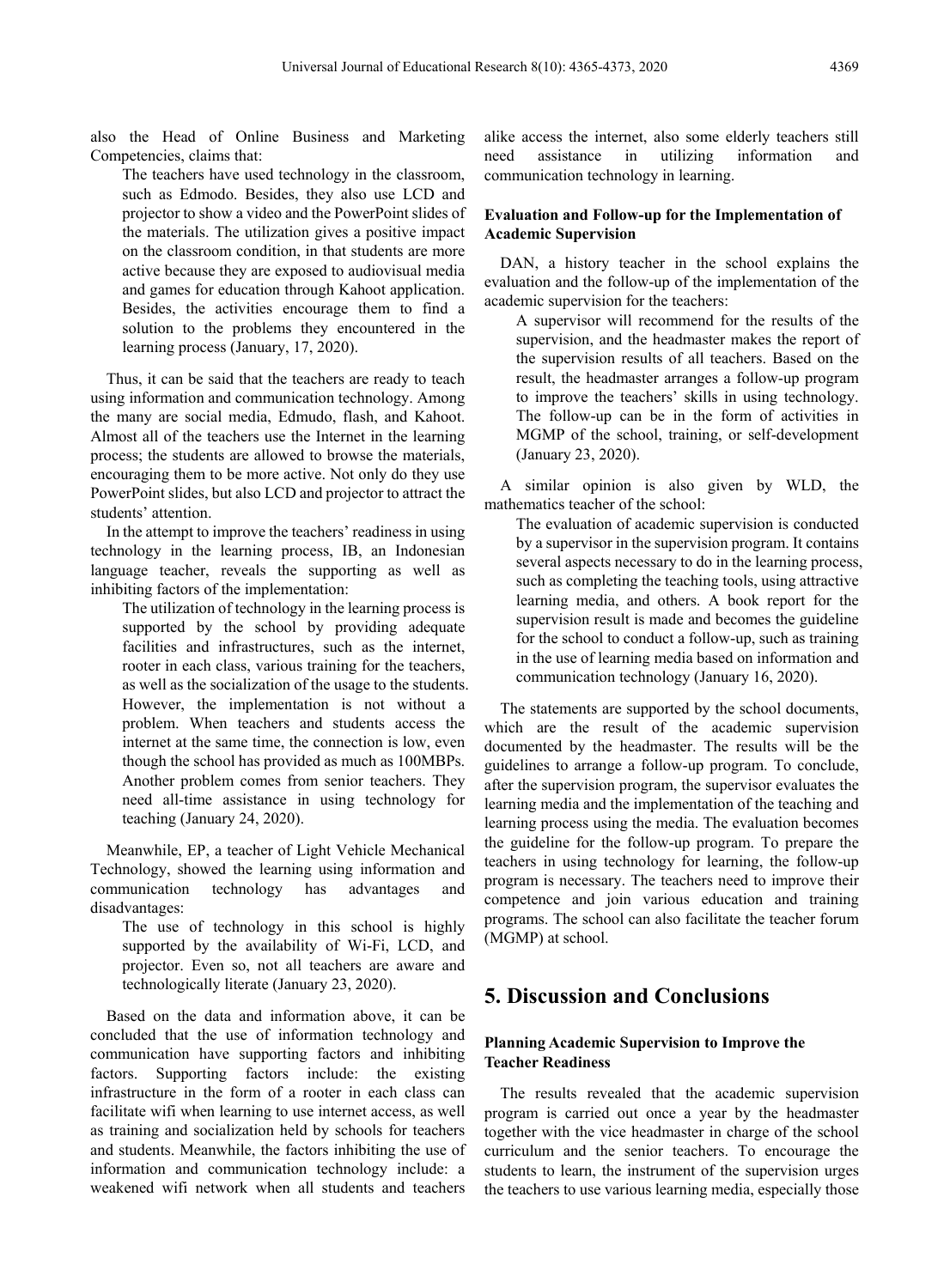based on technology, in the classroom.

They found that supervision activities should be done on a regular basis in the school to improve the learning process. The goal of academic supervision is to improve the teachers' competence, enabling them to help students achieve the learning outcomes. The supervision should also include the utilization of information and communication technology. It is similar to the findings of Suhardang (2010: 47), in that the goal of academic supervision is to improve the learning process and the learning outcomes, supported by the use of learning media, especially audiovisual. Further, Milawati and Sholeh (2019) revealed that teachers should be ready to use digital media and set interesting learning objectives, such as by creating new methods using technology.

#### **The Implementation of Academic Supervision in Relation to the Teachers' Readiness**

The results show that teachers have used technology in the classroom. They employ social media, Edmudo, flash, Kahoot, and others. Most of the teachers use the internet during the learning process; students are allowed to access the internet to learn about the topics or the materials. This way, they become more active. PowerPoint slides and videos are presented using LCD and Projector, attracting the students' interest even more.

According to Inan and Lowther (2009), teachers' readiness in using information and communication technology is one of the positive factors influencing the learning process. Similarly, Kumar et al. (2008) showed that the existence of digital learning is unavoidable. It offers interesting approaches to be used in the classroom, leading to improving the learning quality. Besides, Ermeley et al. (2014) revealed that the use of computerized methodology can improve and accelerate the teaching process. Shing and Chan (2014) also showed that the use of technology in the classroom can strengthen the learning environment in the classroom. Information and Communication Technology encourage students to participate in classroom activities (Al Harbi, 2014). Castano-Munoz et al. (2014) also explain that the internet has the potential to improve communication and interaction in the classroom, helping the students to overcome the limitation of place and time. Information technology is closer to the students' way of thinking (Dywer, 2000).

In short, information and communication technology has a positive impact on the learning process, in that it makes the classroom livelier. Digital learning improves the communication and interaction of the students since they use technology in their daily activities. Therefore, academic supervision can be said necessary. Indeed, the results show that the teachers are ready to combine the teaching methods with information and communication technology.

In the learning context, according to Siahaan (2010),

information and communication technology is not only limited to sophisticated electronic devices, but also other tools, such as projector, sound slides, radio, and television. In the educational context, the use of technology can include the utilization of mobile phone, facsimile, and internet (website and special e-mail). For the classroom activities, the rooms can be equipped with a projector and printer (Sonhadji, 2012: 53). Other than the mentioned devices, George et al. (2000) and Kellenberger and Hendricks (2000) claim that the use of computers in the learning process can increase knowledge, teaching variation, and trust.

Moris (2010) showed that one of the obstacles in the utilization of technology in the school comes from the teachers, especially the older ones, in that they are not aware of its usefulness. As a consequence, several senior teachers isolate themselves from others because they cannot use a computer (Msila, 2015). Many teachers are not technologically literate and are reluctant to learn, causing them to be left behind (Fitriah & Mirianda, 2019). Similar to those opinions, Yanti et al. (2008:13) state that the problem of utilizing information technology is the human resource. They do not update themselves with the innovations of technology in the global era.

To conclude, the teachers are considered ready to use technology, supported by the availability of facilities and infrastructures at school, such as internet network and rooter, as well as socialization about the implementation. On the other hand, the problem of the implementation may come from human resources. In this case, it is from the senior teachers who are not willing to learn about information and communication technology for the teaching process. Another obstacle comes from the low internet connection during the learning process.

#### **Evaluation and Follow-up of the Academic Supervision**

According to Wibowo (2012: 226), evaluation means identifying the needs for training and development. Meanwhile, Arsanti (2018) argues that teachers' mastery of technology is an advantageous aspect to make creative materials, bringing the enthusiasm of the students in the classroom. Copriady (2014) concludes that the technical competence of a teacher is necessary. The headmaster needs to encourage teachers to develop their skills in using technology through courses and training (Kumar et al., 2008). Moris (2010) suggests that the training for teachers should be relevant to their expertise. The training will increase their participation to learn and use technology (Wirastuti et al., 2018). Through the training, the teachers will get new knowledge, understanding, and skills in using information and communication technology, allowing them to improve the teaching and learning process (Budiman et al., 2015).

Sending the teachers to attend a particular training is the follow-up of the evaluation results. Training is necessary since it can encourage teachers to create interesting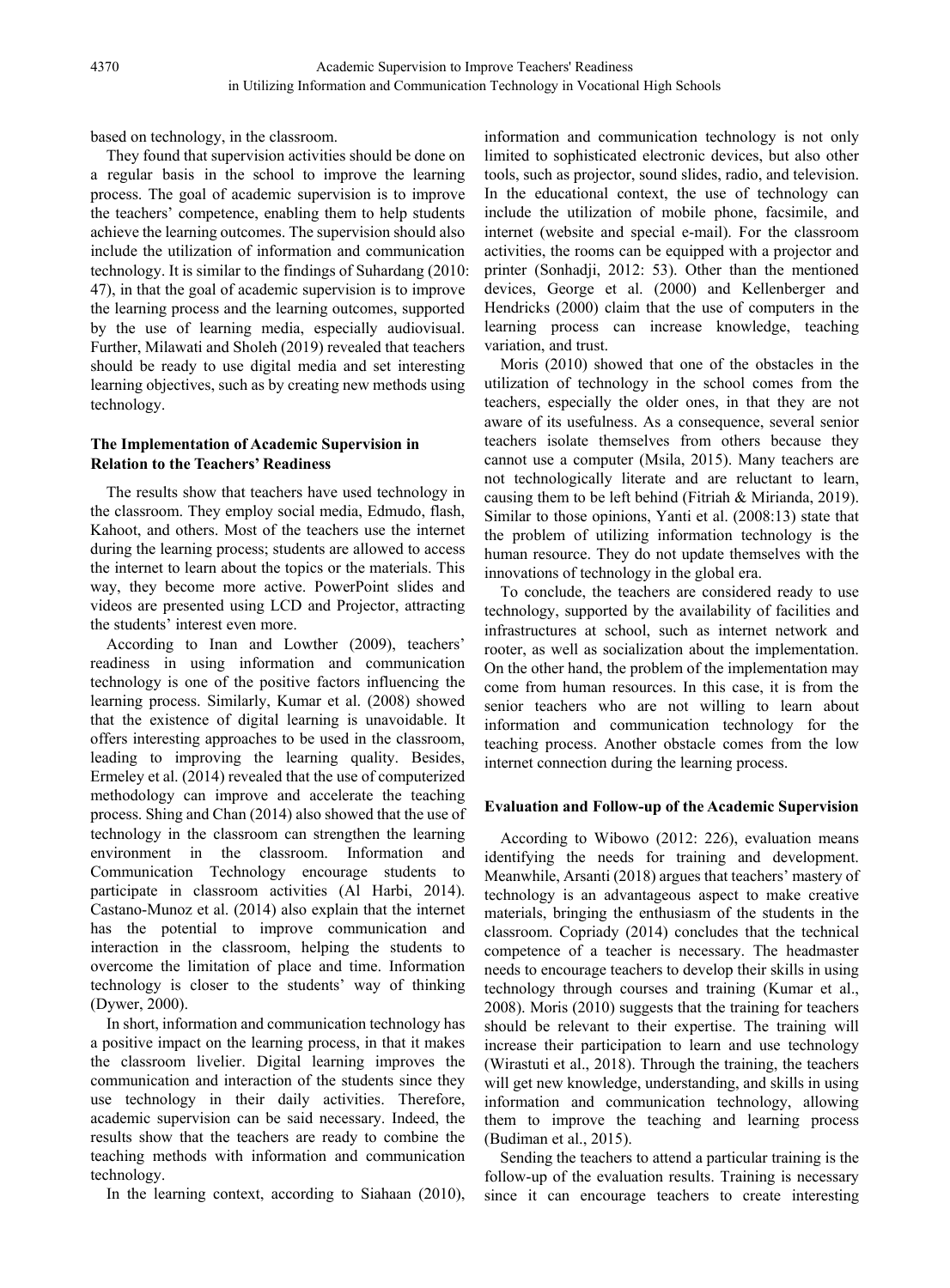learning media that is suitable for the students' development. Teachers' skills in using information and communication technology can optimize the teaching and learning process.

#### **Acknowledgments**

The research is carried out with the assistance and the master's thesis research grants (PTM) of The Directorate General of Research and Community Service (DRPM-Direktorat Jenderal Penelitian dan Pengembangan Masyarakat) of The Ministry of Education and Culture of The Republic of Indonesia year 2020.

## **REFERENCES**

- [1] Adler, M. J. (1982). *The Paideia Proposal: An Educational Research.* New York: McGraw Hill Book Company.
- [2] Al Harbi, H. E. (2014). Towards Succesful Implementation of ICT in Education. *Proceedings of the 2014 WEI International Academic Conference,* Vienna, 13-15 April 2014, 36-46.
- [3] Almeida, F. (2019). The Role of Serious Games, Gamification and Industry *4.0* Tools in The Education *4.0* Paradigm. Contemporary Educational Technology, 10(2), 120-136.
- [4] Al-Naggar, R.A., Al-Sarory, M., Al-Naggar, A.G.A. and Al-Muesli, M. (2012). Doctorate International Students Satisfaction and Stress on Academic Supervision in a Malaysian University: a Quality Approach. *International Research Journals,* 3(3), 264-269.
- [5] Arsanti, M. (2018). Pengembangan Bahan Ajar Mata Kuliah Penulisan Kreatif Bermuatan Nilai-Nilai Pendidikan Karakter Religius Bagi Mahasiswa Prodi Pbsi, Fkip, Unissula [Development of Creative Writing Subjects Teaching Materials with Values of Religious Character Education for PBSI Study Program Students, FKIP, Unissula]. *KREDO: Jurnal Ilmiah Bahasa Dan sastra, 1*(2), 71-90.
- [6] Bell, L. (2001). Preparing Tomorrow's Teachers to Use Technology: Perspectives of the Leaders of Twelve National Education Associations. *Contemporary Issues in Technology and Teacher Education* [Online serial], *1*(4) 517-534.
- [7] Brown, M. (1960). *Effective Supervision*. New York: The MacMillan Company.
- [8] Budiman, H. R., Sjafirah, N. A. & Bakti I. Pemanfaatan Teknologi Informasi dan Komunikasi dalam Pembelajaran Bagi Guru SMPN 2 Kawali Desa Citeureup Kabupaten Ciamis [Utilization of Information and Communication Technology in Learning for Teachers of SMPN 2 Kawali in Citeureup Village, Ciamis Regency]. *Jurnal Aplikasi Ipteks untuk Masyarakat, Vol 5* (1), 59-62
- [9] Burritt, R. & Christ, K. (2016). Industry 4.0 and environmental accounting: A new revolution? Asian

Journal of Sustainability and Social Responsibility, 1(1): 23-38

- [10] Castano-Munoz, J., Duart, J. M., & Sancho-Vinuesa, T. (2014). The Internet in Face-to-face Higher Education: Can Interactive Learning Improve Academic Achievement?. *British Journal of Educational Technology, 45,* 149-159.
- [11] Copriady, J. (2014). Self-Motivation as a Mediator for Teachers; Readiness in Applying ICT in Teaching and Learning. *TOJET: The Turkish Online Journal of Educational Technology, 13,* 115-123.
- [12] Creswell, J. W. (2008). *Educational research: Planning, conducting, and evaluating quantitative and qualitative researc*h (3rd ed.). New Jersey: Pearson Prentice Hall.
- [13] Creswell, J. W. (2013). *Qualitative inquiry and research design: Choosing among five approaches* (3rd ed.). Thousand Oaks, CA: Sage
- [14] Dantes, N. (2017). *Pedagogik dalam Perspektif* [*Pedagogic in Perspective*]. Singaraja: Undiksha Press.
- [15] De Roche, E. F. (1985). *How School Administrators Solve Problem.* New Jersey: Englewood Cliff, Prentice Inc.
- [16] Diaz-Monggioli, G. (2004). *Teacher-Centered Professional Development.* Virginia: Association for Supervision and Curriculum Development.
- [17] Dwyer, C. (2000). *Teachers and technology-literacy.* New South Wales: Allen & Unwin.
- [18] Ermeley, Z., Ay, K. M., Alhindawy, M., Omair, O., & AlGhafery, N. (2014). The Effect of Electronic Teaching on Improving the Level of Some Gymnastic Skills. *Life Science Journal, 11,* 790-793.
- [19] Fahmi C.N., Murniati A.R., Nurhaliza E., Usman N. (2019). The Implementation of Academic Supervision Improving Teacher Competency at Primary School. *Peuradeun, Vol.7, No. 1.* 181-194.
- [20] Fine, M., Weis, L., Weseen, S., & Wong, L. (2000). *For whom? Qualitative research, representations, and social responsibilities.* In N. K. Denzin & Y. S. Lincoln (Eds.), Handbook of Qualitative Research (2nd ed., pp. 107-132). Thousand Oaks, CA: Sage Publications.
- [21] Fitriah, Dhia, & Mirianda, M.U. (2019). Kesiapan Guru dalam Menghadapi Tantangan Pendidikan Berbasis Teknologi [Teacher Readiness in Facing Challenges of Technology-Based Education]. *Proseding Seminar Pendidikan Program Pascasarjana Universitas PGRI Palembang,* 148-153
- [22] Gardon, S.P. (2004). *Professional Development for School Improvement: Empowering Learning Communities*. Boston: Pearson Educational Inc.
- [23] George, A.S, McEwin, K., & Jenkins, J. M. (2000). *The exemplary high school*. New York: Harcourt*.*
- [24] Hussin, A. A. (2018). Education 4.9 Made Simple: Ideas For Teaching. International Journal of Education & Literacy Studies, 6(3), 92-98.
- [25] Inan, F.A., & Lowther, D.L. (2009). Factors affecting technology integration in K-12 classrooms: A path model. *Educational Technology Research and Development, 58*(2),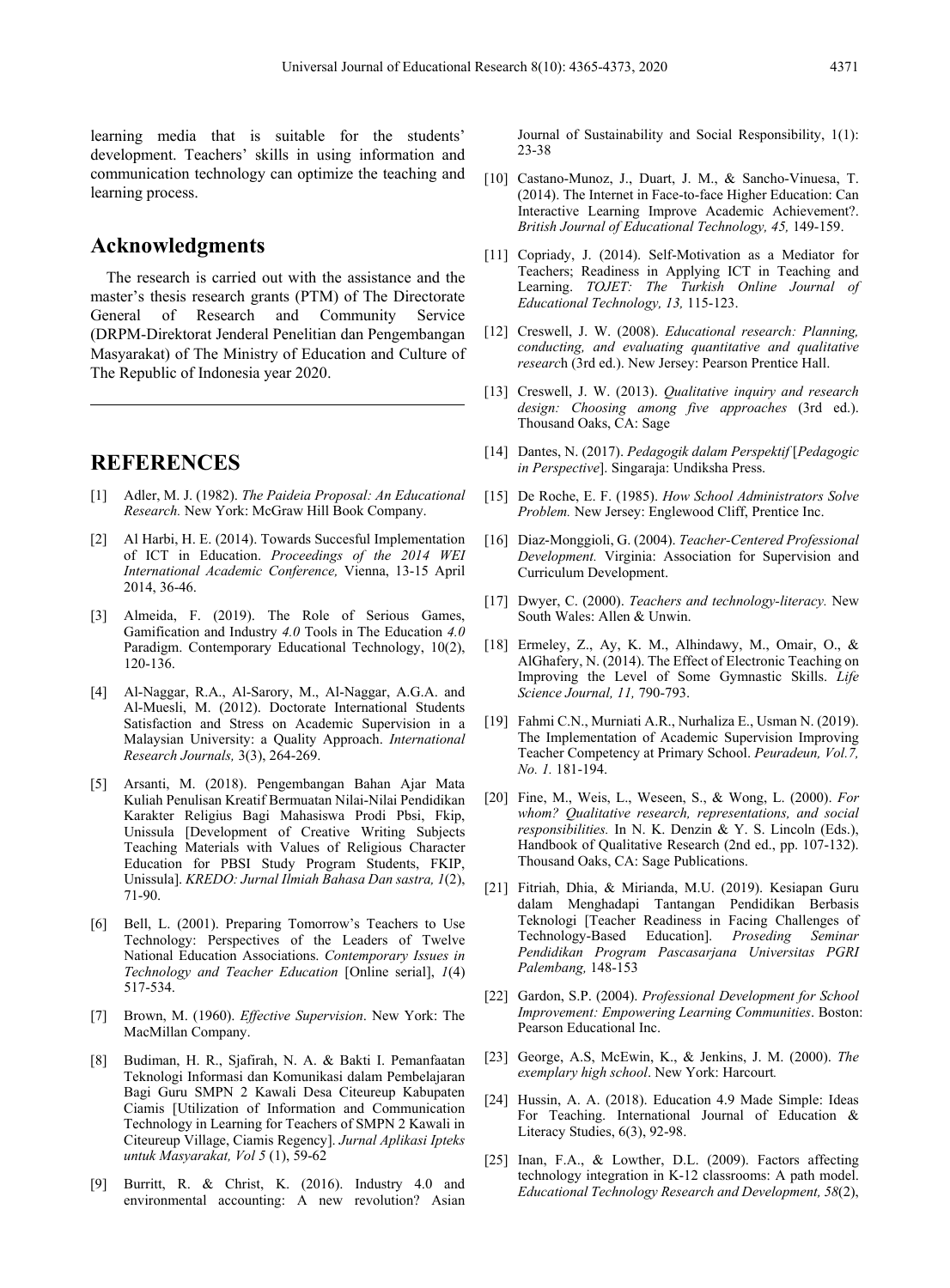137-154.

- [26] Kellenberger, D. W. (2000). Preservice teachers' perceived computer self-efficacy based on achievement and value beliefs within a motivational framework. *Journal of Research on Computing in Education, 29*(2), 124-140.
- [27] Kumar, Naresh., Che Rose, Raduan., D'silva, Jeffrey L. (2008). Teachers' Readiness to Use Technology in the Classroom: An Empirical Study. *European Journal of Scientific Research ISSN 1450-216X Vol.21 No.4*. 603-616.
- [28] Leen, C.C., Hong, K.F.F.H., & Ying, T.W. (2014). Creative and Critical Think-ing in Singapore Schools. Singapore: Nanyang Technological University.
- [29] Leniwati & Yasir, A. (2017). Impelementasi Supervisi Akademik Kepala Sekolah untuk Meningkatkan Kinerja Guru [Implementation of School Principal Academic Supervision to Improve Teacher Performance]. *Jurnal Manajemen, Kepemimpinan, dan Supervisi Pendidikan, Volume 2, No. 1,* 106-114.
- [30] Liamputtong, P. (2009). *Qualitative research methods* (3rd ed.). Melbourne: Oxford University Press.
- [31] Lubis, M. (2019). Peran Guru Pada Era Pendidikan 4.0 [The Role of Teachers in the Era of Education 4.0.]. *Jurnal Pendidikan, Hukum, dan Bisnis, Vol. 4, No*. 2. 68-73
- [32] McNally, HJ. & Passow, A.H. (1959). *Improving The Quality of Public School Programs.* Columbia: Bureau of Publication Teacher College, Columbia University.
- [33] Milawati, Sholeh, & Maimun. (2019). Teacher's Readiness in Using Digital Technology for Learning in Samarinda City High School. *Advances in Social Science, Education and Humanities Research, volume 398,* 321-324.
- [34] Moris, D. (2010). E-Confidence or Incompetence: Are Teachers Ready to Teach in the 21 st Century? *World Jurnal on Educational Technology, 2*, 141-154.
- [35] Mulyasa (2005). *Manajemen Berbasis Sekolah: Konsep, Strategi, dan Implementasi [School Based Management: Concepts, Strategies and Implementation]*. Bandung: Remaja Rosdakarya.
- [36] Mulyasa (2013). *Menjadi Kepala Sekolah Profesional [Become a Professional Principal]*. Bandung: Remaja Rosdakarya.
- [37] Naser, Surian, & Alias, A. (2015). A Model of Supervision in Communicating Expectation Using Supervisor Style and Students Learning Styles. *Procedia-Social and Behavioral Sciences 204,* 265-271
- [38] Nolan, J. F. & Hoover, L. A. (2011). *Teacher Supervision & Evaluation.* Danver: John Wiley & Soon.
- [39] Paulsen, T. H., Gan, G., Humke, S. J., & Ohde, N. (2014). Teacher selfefficacy as a result of an agriculture-based renewable energy professional development worksop. *Journal Agric System Technology Management. Vol. 25.* pp. 44-60.
- [40] Rahabav, P. (2016). The Effectivess of Academic Supervision for Teachers*. Journal of Education and Practice.* Vol 7. No. 9. 47-55.
- [41] Zulham, R.A. (2018). Implementasi Supervisi Akademik

Kepala Sekolah di SMK Swasta Harapan Al-Washliyah Sigambal Di Kabupaten Labuhanbatu [Implementation of Academic Supervision of Principals in Harapan Al-Washliyah Sigambal Private Vocational School in Labuhanbatu Regency]. *Tesis.* Medan: Perpustakaan Universitas Negeri Medan.

- [42] Setyorini & Sukirman. (2020). Peningkatan Kompetensi Pedagogik Guru dalam Menyusun Rencana Pembelajaran Melalui Supervisi Akaademik Kepala Sekolah (Studi Kasus di SMP 3 Bae Kudus) [Improvement of Teacher Pedagogical Competence in Preparing Learning Plans Through Academic Supervision of School Principals (Case Study at SMP 3 Bae Kudus)]. *Journal of Education, Psychology and Counseling. Volume 2, Number 1*. 291-296.
- [43] Simons, H. (2009). *Case Study Research in Practice*. London: Sage.
- [44] Singh, T. K. R., & Chan, S. (2014). Teacher Readiness on ICT Usage on Classroom Management: Case Study in Language Teaching. *International Review of Social Sciences and Humanities,7.* 232-245.
- [45] Sonhadji, A. (2012). *Manusia, Teknologi, dan Pendidikan [Human, Technology and Education]*. Malang. UM Press.
- [46] Sudarman, S. (2010). *Pemanfaatan teknologi Informasi dan*  Komunikasi dalam pembelajaran *[Utilization Information and Communication technology in learning]*. Jakarta: Pustekkomdiknas
- [47] Suhardang, D. (2010). *Administrasi Pendidikan [Education administration]*. Jakarta: Rineka Cipta
- [48] Suharsimi (2003). *Dasar-dasar Evaluasi Pendidikan [Fundamentals of Educational Evaluation]*. Jakarta: Rineka Cipta.
- [49] Suryani, C. (2015). Implementasi Supervisi Pendidikan dalam Meningkatkan Proses Pembelajaran di MIN Sukadamai Kota Banda Aceh [Implementation of Educational Supervision in Improving the Learning Process in MIN Sukadamai Banda Aceh City]. *DIDAKTIKA, Vol. I6, NO. I,*23-42*.*
- [50] Sutoyo, A.R.I. (2017). Needs Assessment of Senior High School (SMA) Supervisors of Jambi Province. *IOSR Journal of Research & Methode in Educational (IOSR-JRME) Volume 7,* Issue 5 Ver.II (Sept-Okt 2017).
- [51] Wibowo (2012). *Manajemen Kinerja [Work management]*. Jakarta: PT Raja Grafindo Persada.
- [52] Winarso, D., Syahril. Aryanto. Arribe, E., Diansyah, & Risnal. (2017). Pemanfaatan Internet Sehat Menuju Kehidupan Berkemajuan [Utilization of a Healthy Internet Towards Progressive Life]. *Jurnal Untuk Mu negeri, Vol. 1, No.* 1. 19-23.
- [53] Wirastuti, N. M. A. E. D., Hartawan. I. G. A. K. D. D., Suyadnya, I. M. A., & Khrisne, D. C. (2018). Pengembangan Media Pembelajaran Teknologi Informasi dan Komunikasi Berbasis Multimedia Bagi Guru-Guru Sekolah Dasar di Desa Kintamani Bangli [Multimedia-Based Information and Communication Technology Learning Media Development for Elementary School Teachers in Kintamani Bangli Village]. *Buletin Udayana Mengabdi, 17* (1), 134.